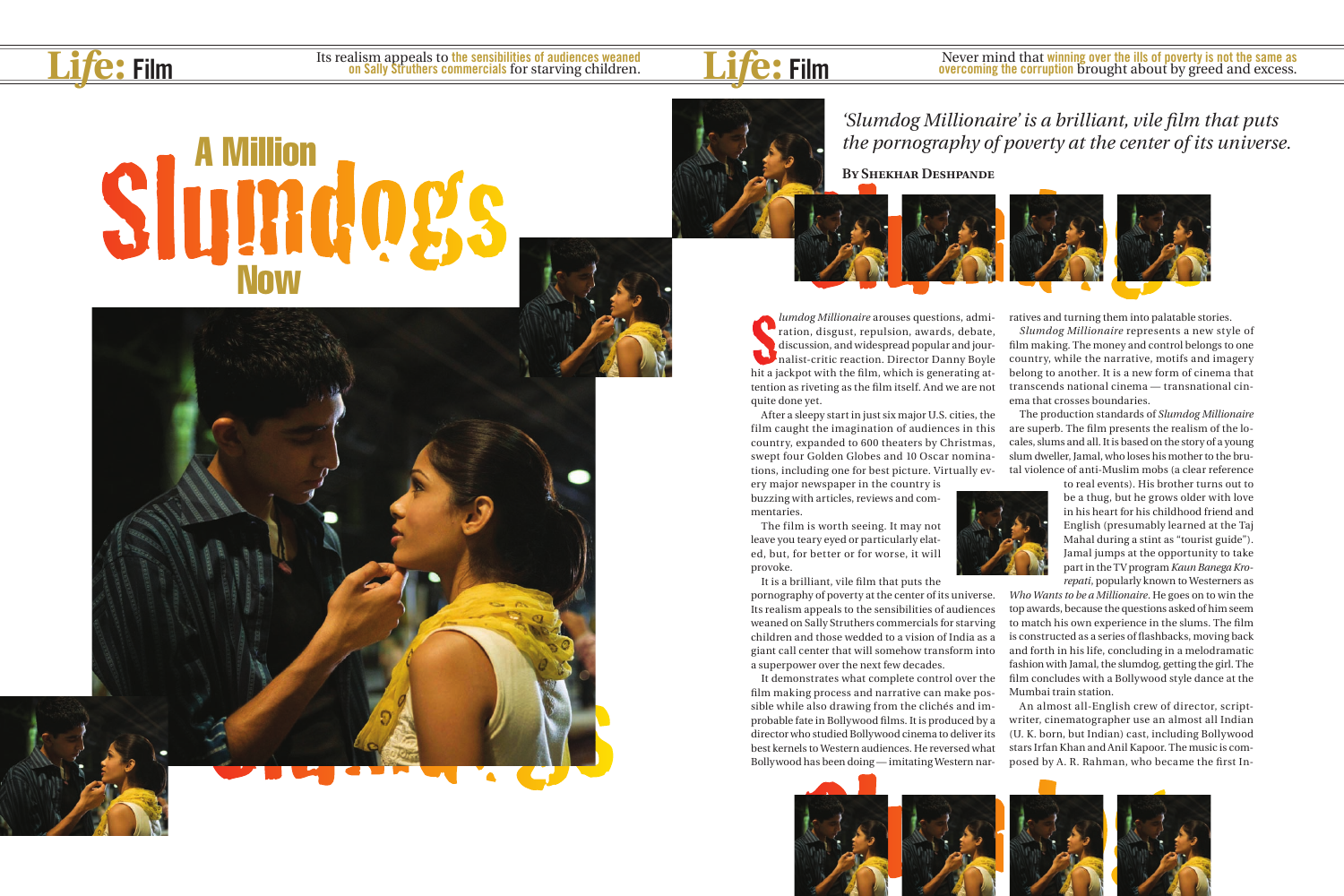

dian to win a Golden Globe award (and whose name was mercilessly butchered in pronunciation by everyone on stage, including those who attempted to correct it). All is well that ends well and the film, despite its graphic depiction of poverty and brutality of circumstances and villains, leaves a good taste. A poor fella wins and visions of Horatio Alger begin to flash (see a particularly naïve piece by Anand Giridhardas in *The New York Times*).

The film has struck a chord in the imagination of writers, who see it as a feel good film for the times. Columnist Frank Rich echoed a popular sentiment that the film was a perfect feel good parable on the failure of banks, the \$54 billion Madoff scandal and the reality of the current depressing times. The film is a serious contender for the Oscars; the Academy loves films that end well, even if the protagonists are survivors of horrid tragedies, personal shortcomings or tragic circumstances. The feel good story about the miserable poor beating the odds, winning over life's curses to prevail in the end is surely uplifting. Never mind that winning over the ills of poverty is not the same as overcoming the corruption brought about by greed and excess. When someone else's suffering is worse than yours, the spectacle is worth watching.

The film evokes images and stories from a world that is familiar, although not known, to Western audiences. The film is a fantasy in its content. Who wouldn't want to believe that a slum kid could win millions by beating the system at a TV game? But it is also a fantasy for its Western audiences — it affirms the world the West lives. India has two distinct elements; poverty and call centers. There is the underworld of crime in between, but that is not entirely un-

related to the other two elements. The film's narrative does not move between these two scenarios.

And yet, the film is steeped in realism. Amitabh Bachchan fired a salvo on his blog that the film "projects India as a third world, dirty, underbelly developing nation and causes pain and disgust among nationalists and patriots, let it be known that a murky underbelly exists and thrives even in the most developed nations." The retort from *The Guardian* was sharp: "It must hurt him to be so monumentally upstaged by white folk on his home turf." *The Guardian* goes on to accuse Bollywood of ignoring "a third of the world's poorest who are Indian" in its films, which the paper complains, appeal to and depict the fantasies of the middle class. Once the realism of reality hits the screen, Bollywood squirms. There is a gritty truth in this comeback against Amitabh Bachchan.

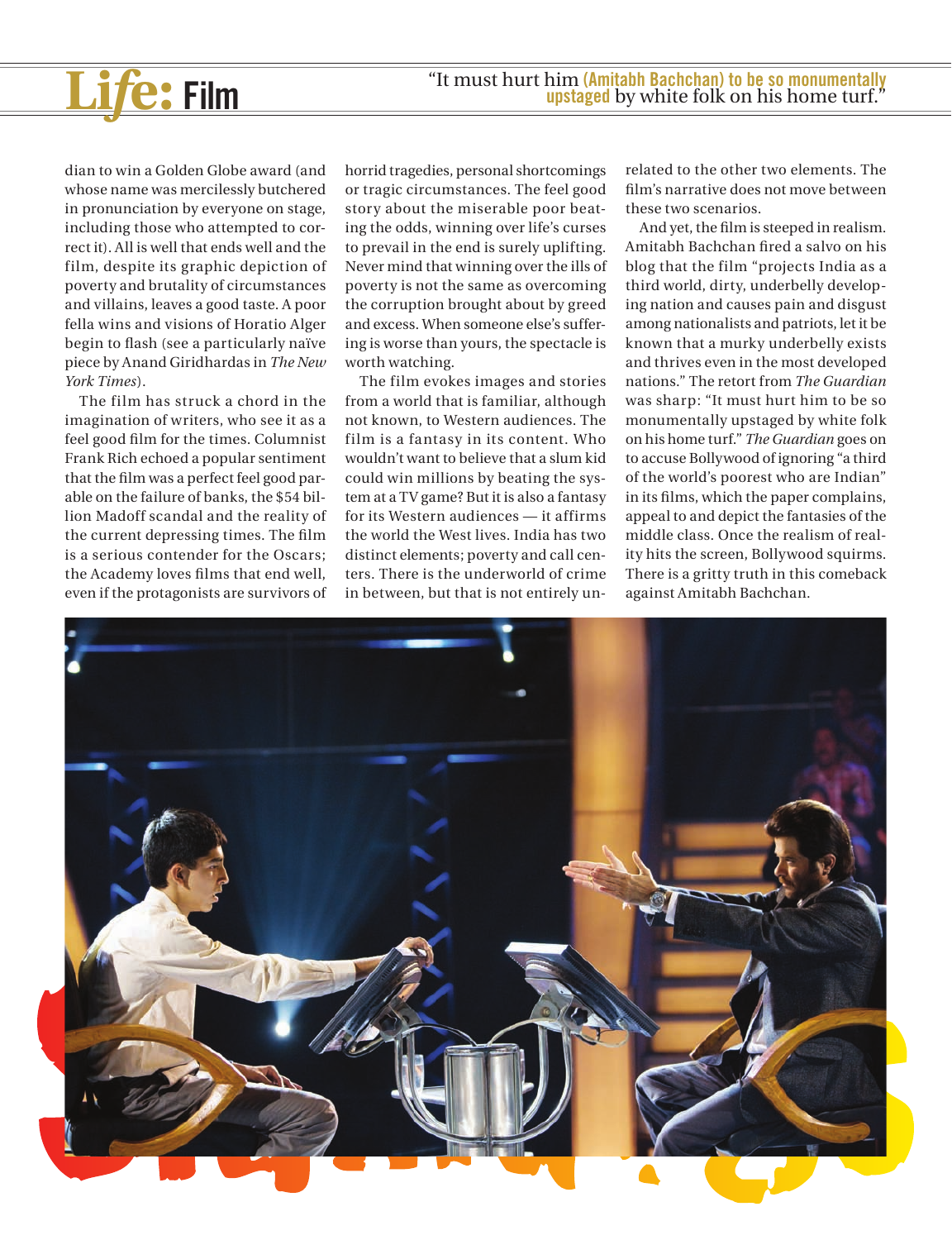**Life: Film** *Slumdog Millionaire* is an "Indian" film in the sense that it borrows the narrative and aesthetic elements of Bollywood. **borrows the narrative** and aesthetic elements of Bollywood.



*Slumdog Millionaire* is doggedly realistic, even if it exaggerates and often misleads (torture at the police station by cops who are friendly one minute and gouging eyes out for begging, both practices, which, if they exist, have been missed by human rights groups). There is also the logic of improbability, which Bolly wood loves (chance and fate bring narrative characters and elements together), but it is deployed in a cloak of clean, fast and tightly edited sequences, all features that both absorb and leave Bollywood's mainstream cinema behind.

That this realism is "poverty porn" (characterized by an even sharper critique of the film by Alice Walker in London's *The Times*) should come as no surprise. Just as only an outsider, a Westerner, could have made a film like *Slumdog Millionaire*, only a Westerner looking at poverty in India (even though the story is adapted from the novel *Q&A* by an Indian, Vikas Swarup) could show the worst poverty in the best light, vetting the appetite for more. The *Mumbai Mirror* dubs it "slum chic," but there is a tradition in Hollywood to recognize and salute such films (City of God from Brazil's favelas e.g.). We want people to win in such circumstances, because we cannot stomach the pain any longer and before it attacks our conscience. What pulls the viewer of *Slumdog Millionaire* out of its pornographic disposition is its fast moving and slick narrative, a story with a sheer desire to reach a good ending.

We will see a lot of films like *Slumdog Millionaire* in the coming years and decades. The façade of making films with strictly national context, with culture specific motifs, themes, etc. is already disappearing from world cinema. In fact, Bollywood itself has set some trends in this area, making films that cross boundaries. Vast networks of immigrant cultures around the world finance such films and support their circulation. As a result, we have seen immigrant characters and themes in Bollywood narratives. Besides, Bollywood has never shied from moving the visual drama to various continents around the world, thus turning film making and watching into intensely international experiences.

The trouble with *Slumdog Millionaire* for many people is the fact that it was produced by Britishers, with "foreign" money, employing Indian actors and set in India. This kind of film making breaks the traditional concepts of national films, national cinemas and stories that belong to one people. It is